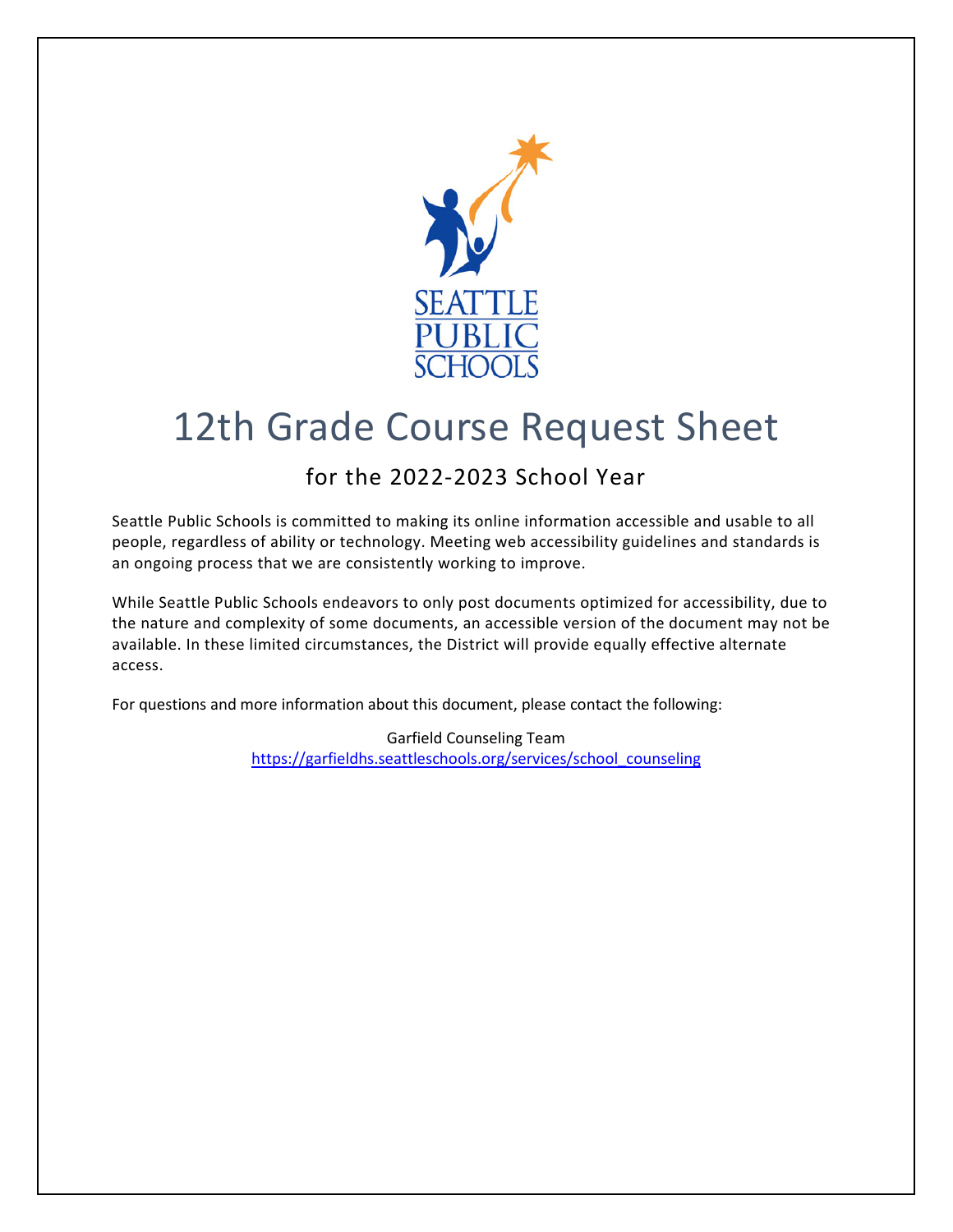## Garfield High School

## 12th GRADE COURSE REQUEST SHEET 2022-23

| <b>Student Name</b>   |       | <b>Student ID</b>                     |
|-----------------------|-------|---------------------------------------|
| <b>Current School</b> | Grade | <b>Projected Graduation Year 2023</b> |

Review descriptions and requirements: <https://garfieldhs.seattleschools.org/resources/school-counseling/class-registration>/ Request 6 courses per semester. Request up to 4 alternate electives. Use this work sheet as a guide for online registration.

| <b>LANGUAGE ARTS</b> | Sem1           | Sem <sub>2</sub> |  |
|----------------------|----------------|------------------|--|
| Compar Lit 12A/B     | <b>HLA3123</b> | <b>HLA3124</b>   |  |
| AP English Lit 12A/B | HI A2494       | HI A2495         |  |

| <b>BILINGUAL ED</b> | Sem1           | Sem <sub>2</sub> |  |
|---------------------|----------------|------------------|--|
| ELL Amer Lit 11 A/B | <b>HLA5575</b> | <b>HLA5576</b>   |  |
| ELD LA 12 A/B       | <b>HLA2165</b> | <b>HLA2166</b>   |  |
| ELD 3A/B Adjunct    | <b>HLA2085</b> | <b>HLA7988</b>   |  |

|   | <b>MATH</b>                 | Sem1           | Sem <sub>2</sub> |  |
|---|-----------------------------|----------------|------------------|--|
| Υ | Geometry A/B                | HMA2692        | <b>HMA2694</b>   |  |
| Υ | Algebra 2A/B                | <b>HMA2688</b> | <b>HMA2690</b>   |  |
| Y | Algebra 2A/B Honors         | HMA2689        | <b>HMA2691</b>   |  |
| Y | <b>BUS130 Business Math</b> | HMA3866        | HMA3867          |  |
| Y | Pre-Calculus A/B            | HMA2696        | <b>HMA2698</b>   |  |
| Y | Pre-Calculus A/B Honors     | <b>HMA2697</b> | <b>HMA2699</b>   |  |
| Y | Calculus A/B                | <b>HMA3322</b> | <b>HMA3323</b>   |  |
| Y | AP Calculus AB A/B          | <b>HMA1929</b> | <b>HMA1932</b>   |  |
| Υ | AP Calculus BC A/B          | <b>HMA1938</b> | HMA1939          |  |
| Y | AP Statistics A/B           | <b>HMA2530</b> | <b>HMA2531</b>   |  |

|   | <b>SCIENCE</b>         | Sem1           | Sem <sub>2</sub> |
|---|------------------------|----------------|------------------|
| Y | Physics B/Chem B       | <b>HSC2732</b> | <b>HSC2724</b>   |
| Υ | Marine Science 1/2     | HSC3033        | HSC3073          |
| Υ | Astronomy 1/2          | <b>HSC2379</b> | <b>HSC2380</b>   |
| Υ | AP Env Science 1/2     | <b>HSC0451</b> | <b>HSC0452</b>   |
| Y | AP Physics C: Mech 1/2 | <b>HSC2400</b> | <b>HSC2401</b>   |
| Υ | AP Chemistry 1/2       | HSC3011        | <b>HSC1184</b>   |
| Υ | AP Biology 1/2         | HSC3012        | <b>HSC3148</b>   |
|   |                        |                |                  |

|     | <b>HFAITH</b>  | Sem1   | Sem2           |  |
|-----|----------------|--------|----------------|--|
| S I | Family Health* | :T7004 | <b>HCT7004</b> |  |

|   | <b>SOCIAL STUDIES</b> | Sem1           | Sem <sub>2</sub> |  |
|---|-----------------------|----------------|------------------|--|
| S | AP American Govt      | <b>HSS0487</b> | <b>HSS0487</b>   |  |
| S | Psychology            | <b>HSS1058</b> | <b>HSS1058</b>   |  |
| S | <b>Ethnic Studies</b> | <b>HSS5277</b> | <b>HSS5277</b>   |  |

|   | <b>WORLD LANGUAGE</b>    | Sem1           | Sem <sub>2</sub> |  |
|---|--------------------------|----------------|------------------|--|
| Y | French 2A/B              | <b>HWL3522</b> | HWL3523          |  |
| Y | French 3A/B              | <b>HWL3526</b> | <b>HWL3527</b>   |  |
| Υ | AP French 5A/B           | <b>HWL3534</b> | <b>HWL3535</b>   |  |
| Υ | Japanese 2A/B            | HWL3541        | <b>HWL3542</b>   |  |
| Y | Japanese 3A/B            | <b>HWL3545</b> | <b>HWL3546</b>   |  |
| Y | AP Japanese 5A/B         | <b>HWL3553</b> | <b>HWL3554</b>   |  |
| Y | Spanish 2A/B             | <b>HWL3560</b> | HWL3561          |  |
| Y | Spanish 3A/B             | <b>HWL3564</b> | <b>HWL3565</b>   |  |
| Y | Spanish Heritage Speaker | <b>HWL3577</b> | <b>HWL3578</b>   |  |
| Υ | Spanish 4A/B             | <b>HWL3566</b> | <b>HWL3567</b>   |  |
| Y | AP Spanish 5A/B          | <b>HWL3572</b> | <b>HWL3573</b>   |  |

|   | <b>PHYSICAL ED</b>       | Sem1           | Sem <sub>2</sub> |  |
|---|--------------------------|----------------|------------------|--|
| S | <b>Personal Fitness</b>  | <b>HPE2364</b> | HPE2364          |  |
| S | <b>Weight Training 1</b> | <b>HPE5526</b> | <b>HPE5526</b>   |  |
| S | <b>Weight Training 2</b> | <b>HPE5527</b> | <b>HPE5527</b>   |  |
| S | Lifetime Activities 1    | <b>HPE5530</b> | <b>HPE5530</b>   |  |
| S | Swimming 1               | <b>HPE5524</b> | HPE5524          |  |
| S | Swimming 2               | <b>HPE5525</b> | <b>HPE5525</b>   |  |
| S | Team Sports 1            | <b>HPE5522</b> | <b>HPE5522</b>   |  |

#### OTHER ELECTIVES

| Leadership (Government) | <b>HUE1407</b> | <b>HUF1407</b> |  |
|-------------------------|----------------|----------------|--|
| <b>Ethnic Studies</b>   | <b>HSS5277</b> | <b>HSS5277</b> |  |
| Psychology              | <b>HSS1058</b> | <b>HSS1058</b> |  |